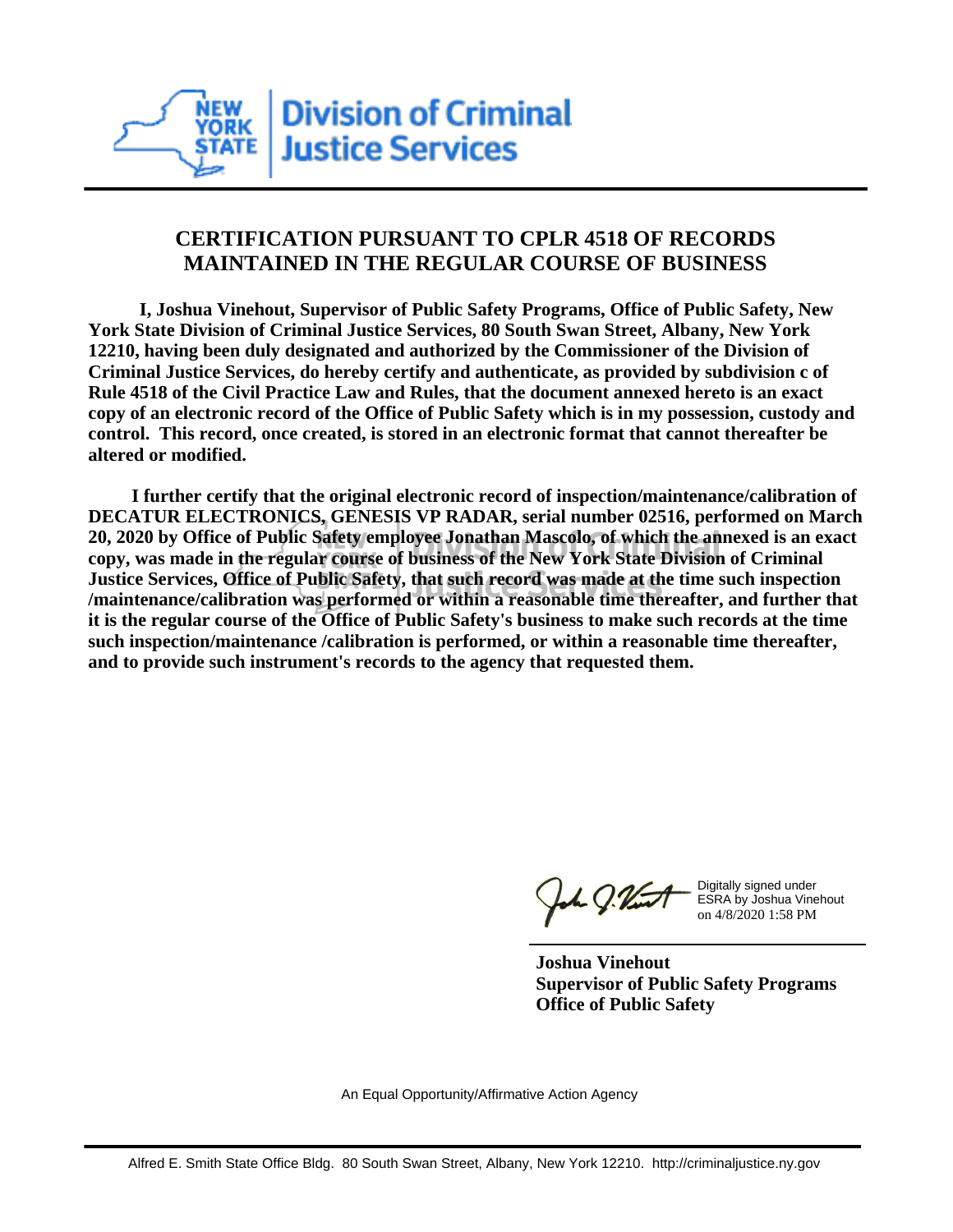## **RADAR RECORD OF INSPECTION / MAINTENANCE / CALIBRATION**

## **Name of Submitting Agency: Stony Point Town Police Department Manufacturer: DECATUR ELECTRONICS Model: GENESIS VP Date: March 20, 2020 Serial Number: 02516**

 **I hereby certify that DECATUR ELECTRONICS RADAR, model GENESIS VP, serial number 02516/ / N/A / / N/A, has been calibrated using standards whose accuracies are established by the National Bureau of Standards, or have been derived by the ratio type of self calibration techniques. Calibration has been effected by controlled tests performed on the date indicated above.**

| <b>Test No</b> | <b>Internal Standard</b>                   | <b>Test Result</b> |
|----------------|--------------------------------------------|--------------------|
|                | 60 MPH                                     | 60 MPH             |
| <b>Test No</b> | <b>Certification Standard (Stationary)</b> | <b>Test Result</b> |
|                | 77 MPH                                     | 77 MPH             |
|                | 33 MPH<br><b>YORK</b>                      | <b>33 MPH</b>      |
| <b>Test No</b> | <b>Certification Standard (Moving)</b>     | <b>Test Result</b> |
|                | N/A MPH                                    | N/A MPH            |
|                | N/A MPH                                    |                    |

**Turning Fork Certification / Date of Certification: March 20, 2020**

| <b>Serial Number</b> | Frequency  | <b>Test Result</b> |
|----------------------|------------|--------------------|
| ワハクト                 | H7<br>5591 |                    |

**The above stated tuning fork has been tested and found to oscillate at 5591 Hertz. It will cause a calibration signal of 77 MPH when used with a Doppler traffic radar operating at 24,150 Mhz.**

| <b>Serial Number</b> | <b>Frequency</b> | <b>Test Result</b> |
|----------------------|------------------|--------------------|
| 76660                | 2394 HZ          | 33 MPH             |

**The above stated tuning fork has been tested and found to oscillate at 2394 Hertz. It will cause a calibration signal of 33 MPH when used with a Doppler traffic radar operating at 24,150 Mhz.**

 **I further certify that the entries made in these records were made at the time that the inspection /maintenance/calibration of the above identified RADAR was performed, or within a reasonable time thereafter.**

 *page 1 of 2* 

Digitally signed under ESRA by Jonathan Mascolo on 3/20/2020 12:32 PM

**Jonathan Mascolo Highway Safety Equipment Technician Office of Public Safety**

**\_\_\_\_\_\_\_\_\_\_\_\_\_\_\_\_\_\_\_\_\_\_\_\_\_\_\_\_\_\_\_\_\_\_\_\_\_**